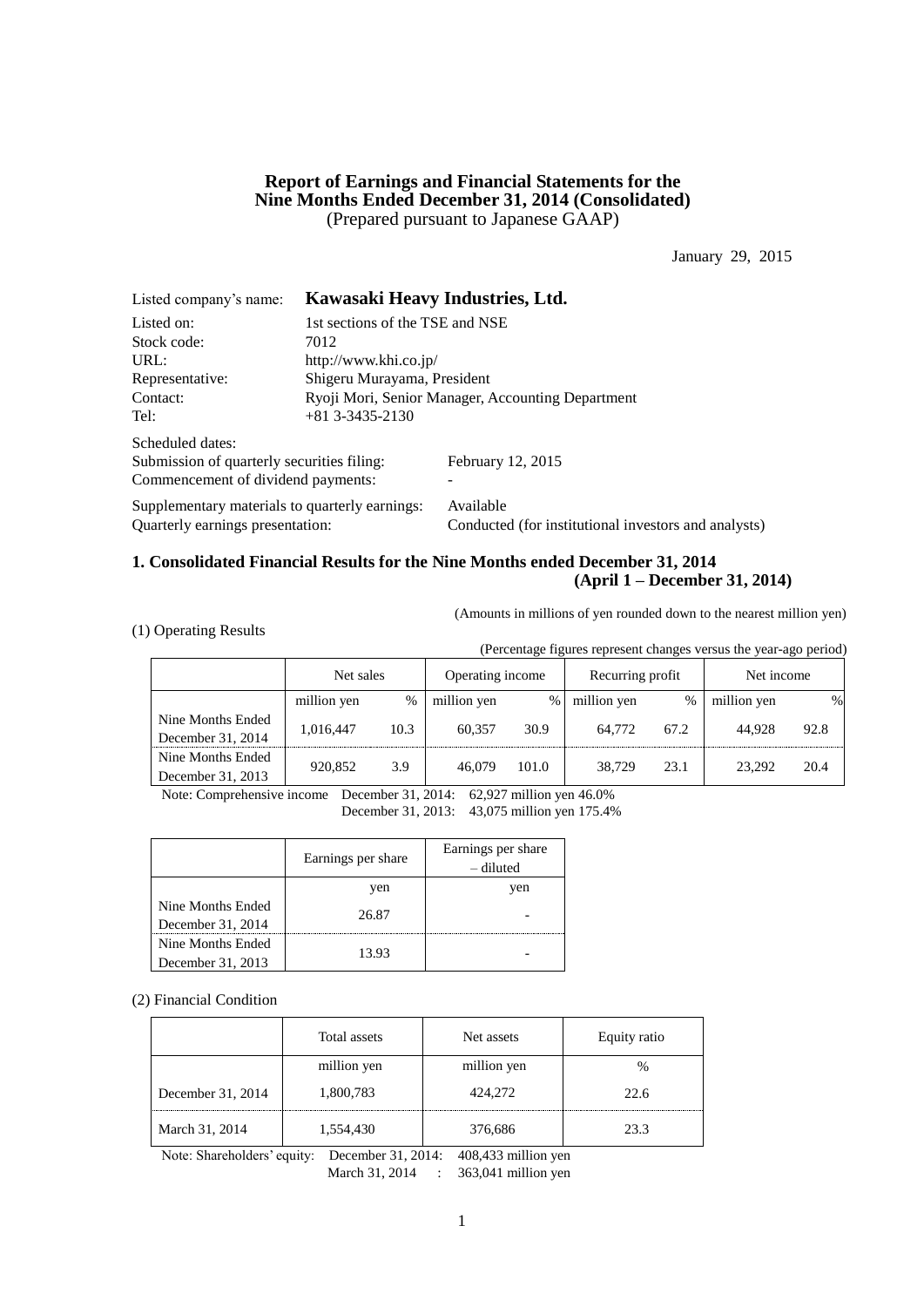# **2. Dividends**

|                                          |                          | Dividend per share |              |                  |           |  |  |  |  |
|------------------------------------------|--------------------------|--------------------|--------------|------------------|-----------|--|--|--|--|
|                                          | End of first             | End of second      | End of third | End of financial |           |  |  |  |  |
| Record date or term                      | quarter                  | quarter            | quarter      | vear             | Full year |  |  |  |  |
|                                          | yen                      | yen                | yen          | yen              | yen       |  |  |  |  |
| Year ended<br>March 31, 2014             | $\overline{\phantom{0}}$ | 0.00               |              | 6.00             | 6.00      |  |  |  |  |
| Year ending<br>March 31, 2015            |                          | 3.00               |              |                  |           |  |  |  |  |
| Year ending March<br>31, 2015 (forecast) |                          |                    |              | 5.00             | 8.00      |  |  |  |  |

Note: Revisions to the most recently announced dividend forecast: None

## **3. Forecast of Consolidated Earnings for the Year Ending March 31, 2015 (April 1, 2014 – March 31, 2015)** (Percentage figures represent changes versus the year-ago period)

|           | Net sales   |     | Operating income |      | Recurring profit |               | Net income  |      | Earnings per<br>share |  |
|-----------|-------------|-----|------------------|------|------------------|---------------|-------------|------|-----------------------|--|
|           | million yen | %   | million yen      | %    | million yen      | $\frac{0}{0}$ | million yen | $\%$ | yen                   |  |
| Full year | .510,000    | 8.9 | 86,000           | 18.8 | 84,000           | 38.6          | 56,000      | 45.0 | 33.49                 |  |

Note: Revision to the most recently announced earnings forecast: Yes

#### **4. Notes**

- 1) Changes affecting the status of material subsidiaries (scope of consolidation): None
- 2) Accounting procedures specific to preparation of quarterly consolidated financial statements: Yes \*For further details, see "Accounting procedures specific to preparation of quarterly consolidated financial statements" on page 10 in the Accompanying Materials.
- 3) Changes in accounting policies, changes in accounting estimates, and correction of errors
	- (1) Changes in accounting policies in accord with revisions to accounting standards: None
	- (2) Changes in accounting policies other than (1): None
	- (3) Changes in accounting estimates: None
	- (4) Correction of errors: None
- 4) Number of shares issued and outstanding (common stock)
- (1) Number of shares issued as of period-end (including treasury stock)

| December 31, 2014: | 1,671,892,659 shares |
|--------------------|----------------------|
| March 31, 2014:    | 1,671,892,659 shares |

| (2) Number of shares held in treasury as of period-end |                |
|--------------------------------------------------------|----------------|
| December 31, 2014:                                     | 176,574 shares |
| March 31, 2014:                                        | 141,710 shares |

(3) Average number of shares during respective periods Nine months ended December 31, 2014: 1,671,734,829 shares Nine months ended December 31, 2013: 1,671,776,326 shares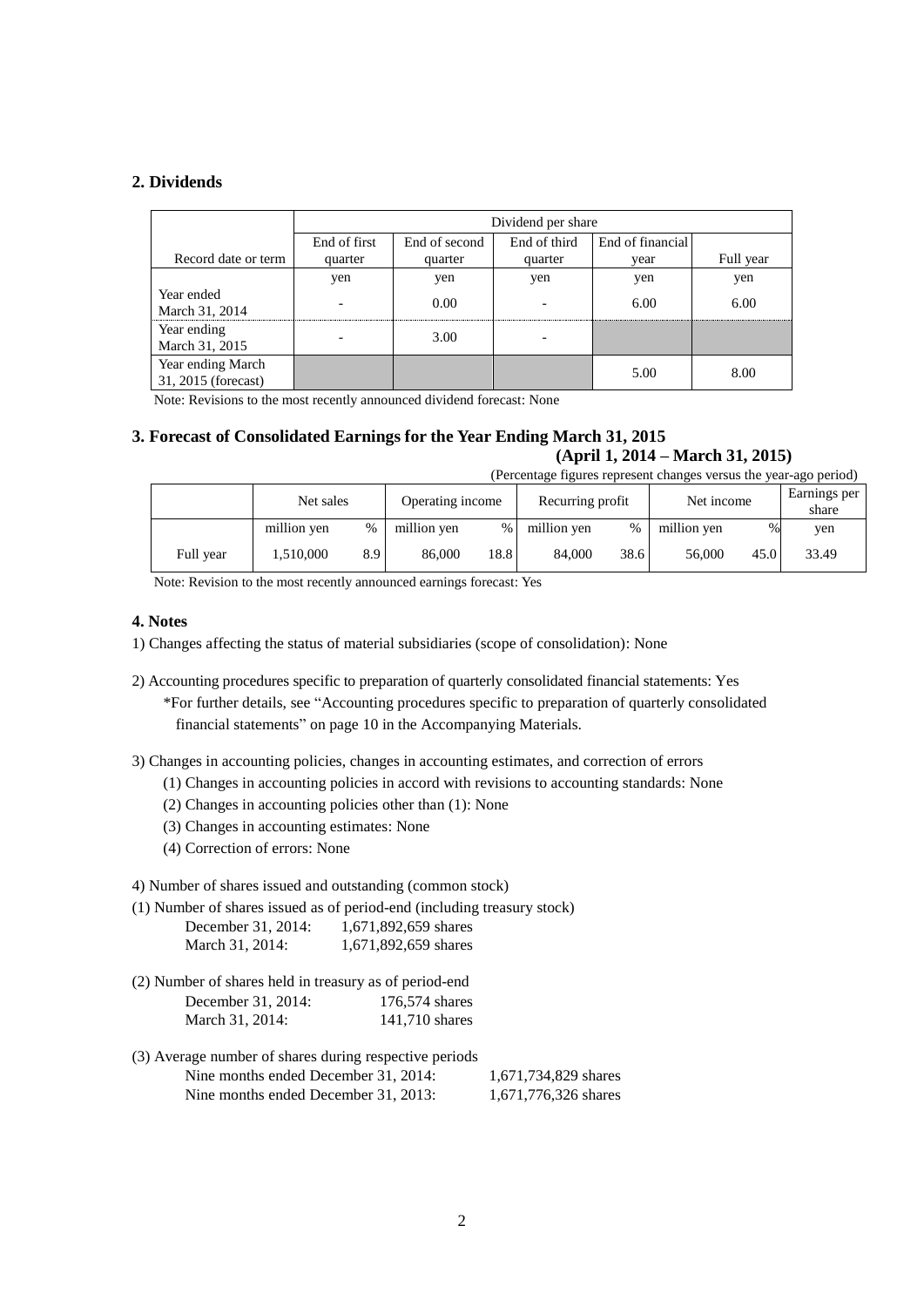#### **\*Quarterly review status**

This report is exempt from the quarterly review of accounts conducted in accord with Japan's Financial Instruments and Exchange Act. As of this report's publication, the quarterly review of the quarterly financial results had not been completed.

#### **\*Appropriate Use of Financial Forecasts and Other Important Matters**

#### *Forward-Looking Statements*

These materials contain various forward-looking statements and other forecasts regarding performance and other matters. Such statements are based on information available at the time of preparation, and do

not mean that the Company promises to achieve these figures. Actual results may differ from those expressed or implied by forward-looking statements due to a range of factors. For assumptions underlying earnings forecasts and other information regarding the use of such forecasts, refer to "Consolidated earnings outlook" on page 9 in the Accompanying Materials.

### *How to Obtain Supplementary Presentation Material on Quarterly Financial Results and Details of the Quarterly Financial Results Presentation*

The Company plans to conduct a briefing for institutional investors and analysts by conference call on Thursday January 29, 2015, and to post the briefing material on quarterly financial results to be used for the briefing on TDnet and the Company's website simultaneously with the announcement of financial results.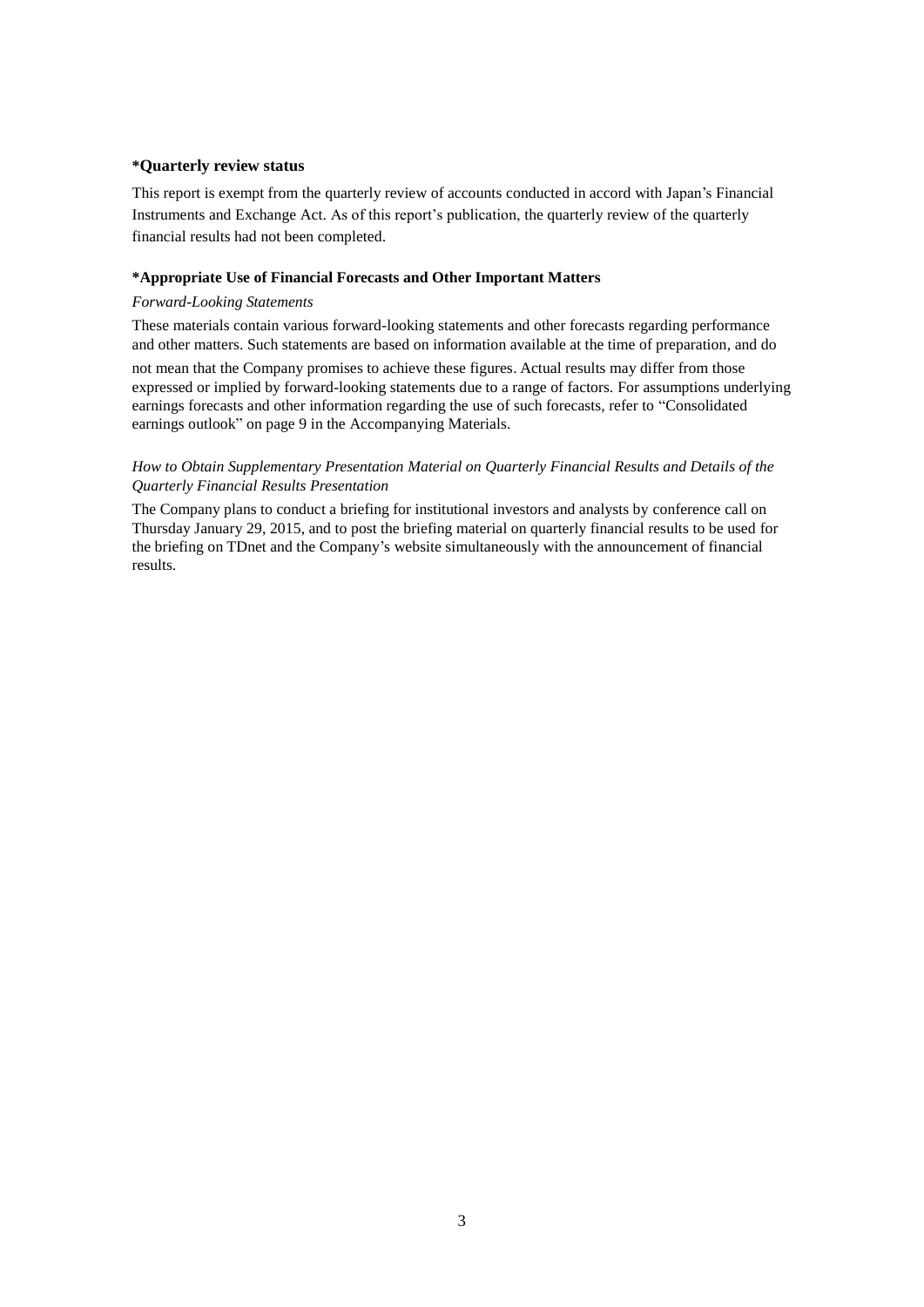# **Accompanying Materials – Contents**

| 1. Qualitative Information and Financial Statements                                              | 5  |
|--------------------------------------------------------------------------------------------------|----|
| (1) Consolidated operating results                                                               | 5  |
| (2) Consolidated financial position                                                              | 8  |
| (3) Consolidated earnings outlook                                                                | 9  |
| 2. Summary Information (Notes)                                                                   | 10 |
| (1) Changes affecting the status of material subsidiaries (scope of consolidation)               | 10 |
| (2) Accounting procedures specific to preparation of quarterly consolidated financial statements | 10 |
| 3. Consolidated Financial Statements                                                             | 11 |
| (1) Consolidated balance sheets                                                                  | 11 |
| (2) Consolidated statements of income and comprehensive income                                   | 13 |
| (Consolidated statements of income for the nine months ended December 31, 2014)                  | 13 |
| (Consolidated statements of comprehensive income for the nine months ended December 31, 2014)    | 13 |
| (3) Notes on financial statements                                                                | 14 |
| (Notes on the going-concern assumption)                                                          | 14 |
| (Notes on significant changes in the amount of shareholders' equity)                             | 14 |
| (Segment information and others)                                                                 | 14 |
| 4. Supplementary Information                                                                     | 16 |
| (1) Consolidated cash flow statements (condensed)                                                | 16 |
| (2) Orders and sales (consolidated)                                                              | 16 |
| (3) Net sales by geographic area (consolidated)                                                  | 17 |
| (4) Supplementary information on earnings forecasts for the fiscal year ending March 31, 2015    | 17 |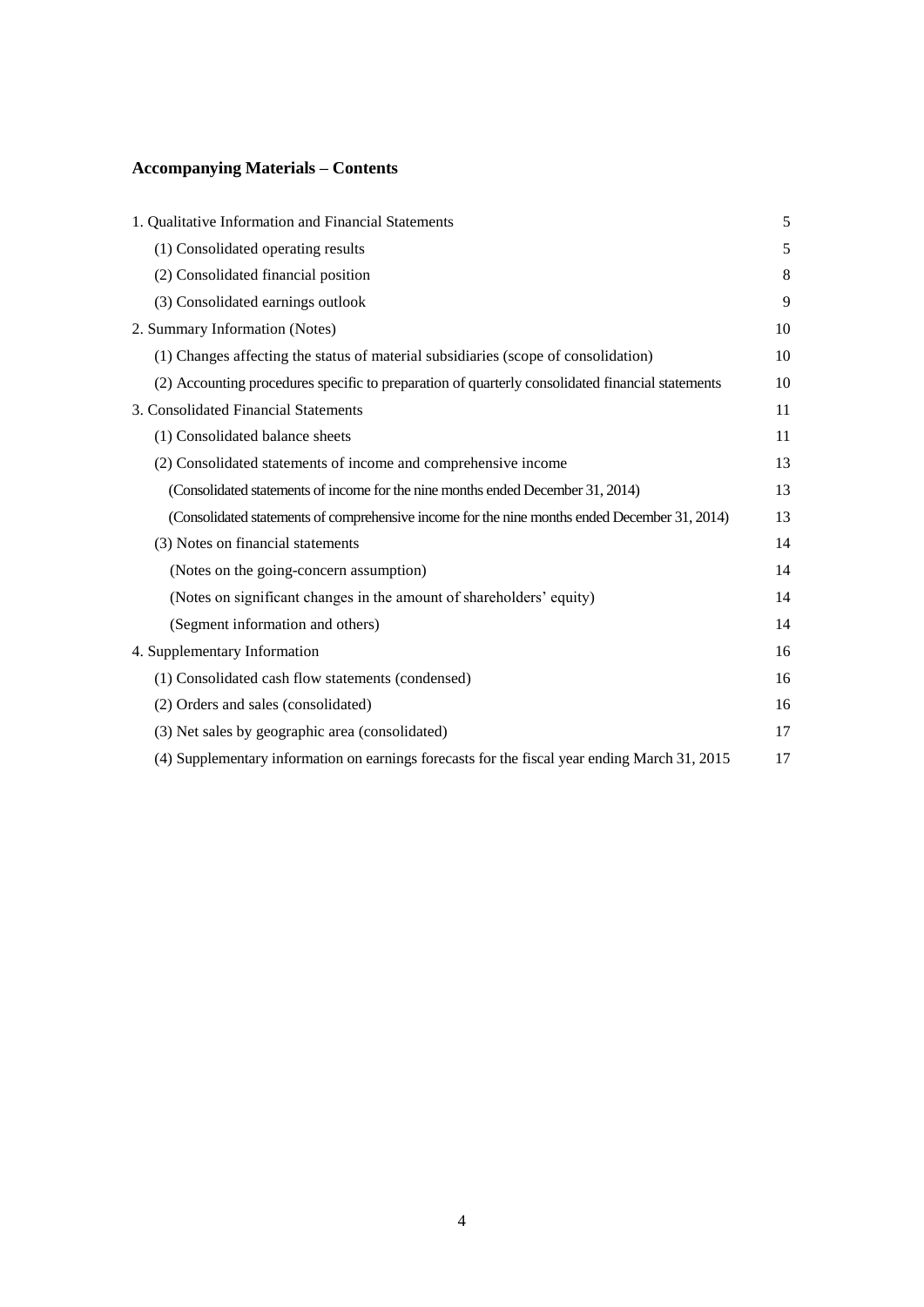#### **1. Qualitative Information and Financial Statements**

#### **(1) Consolidated operating results**

The global economy continues to grow modestly, led by the US economy which is on a full-fledged recovery track, but there is increasing uncertainty about future economic prospects, due to the impacts of the rapid decline in crude oil prices on the economies of natural resource-rich countries and emerging countries, among other factors. Also, the situation will continue to bear watching, particularly the with respect to the impacts of US monetary policy, as well as concerns about economic stagnation in the eurozone and emerging countries, along with geopolitical risks.

The Japanese economic recovery is taking longer than expected, as GDP growth was negative for two consecutive quarters since the consumption tax hike was implemented in April, among other factors. Going forward, the economy is expected to grow modestly, underpinned by the strong employment environment and the improvement in the income environment, as well as the acceleration of the various growth strategies under Abenomics. Still, there are concerns about consumer sentiment languishing for a prolonged period of time as well as a downturn in overseas economies.

Amid such an economic environment, the Group achieved an increase in orders received during the nine months ended December 31, 2014, centered on order growth in segments such as Ship  $\&$ Offshore Structure and Aerospace. Overall sales increased, as the increase in sales in segments such as Aerospace and Gas Turbine & Machinery offset a decline in sales in Rolling Stock and other segments. There was also a significant increase in operating income, recurring profit and net income as a result of the increase in profit in most business segments, including Aerospace and Ship  $\&$ Offshore Structure.

The Group's consolidated orders received increased ¥125.6 billion year on year to ¥1,079.4 billion. Consolidated net sales totaled ¥1,016.4 billion, a ¥95.5 billion year-on-year increase, while consolidated operating income rose ¥14.2 billion year on year to ¥60.3 billion. Consolidated recurring profit increased ¥26.0 billion to ¥64.7 billion, as in addition to the increase in operating income there was a narrowing of foreign exchange losses and an increase in equity in income of non-consolidated subsidiaries and affiliates. Meanwhile, consolidated net income grew ¥21.6 billion year on year to ¥44.9 billion.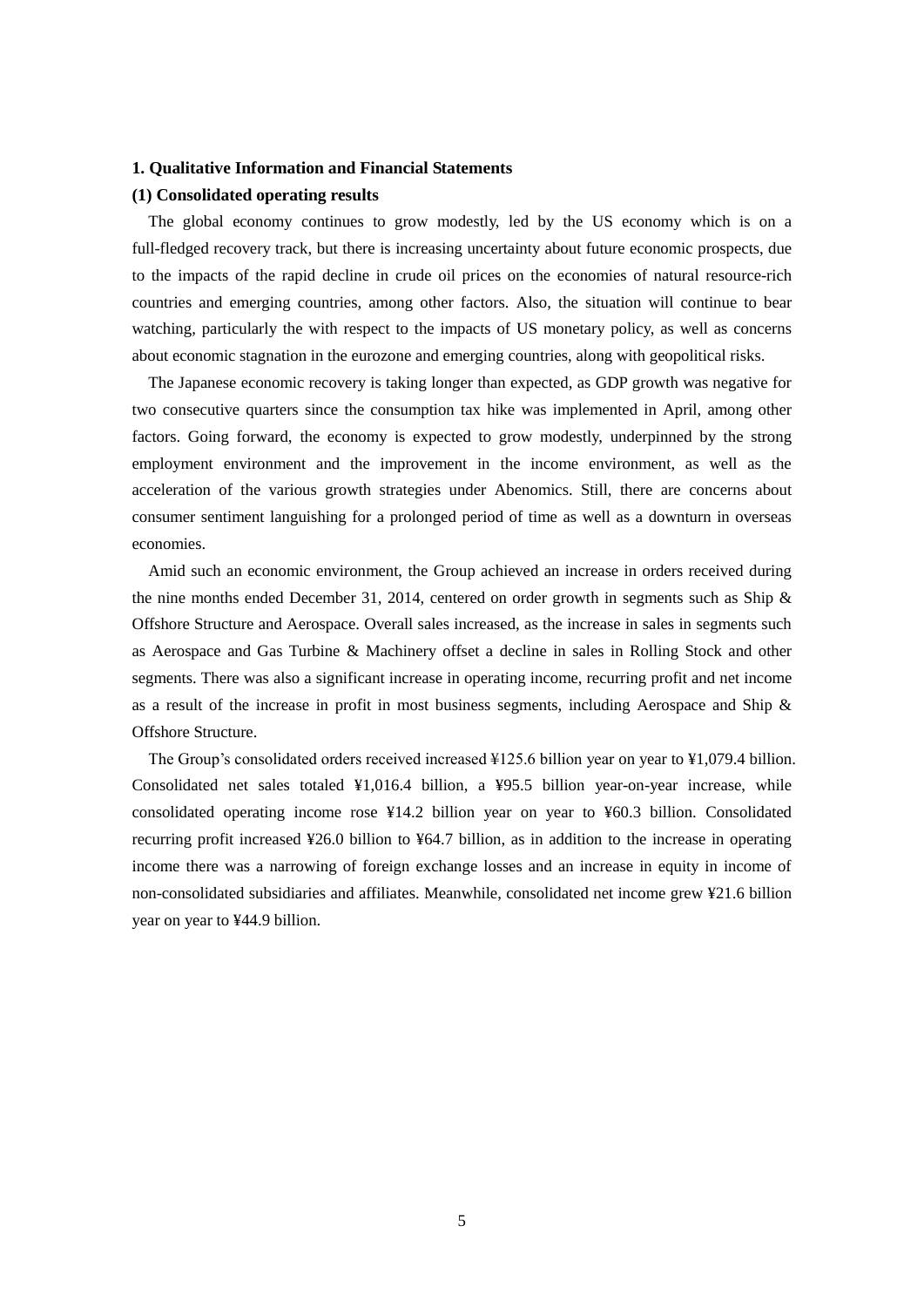Consolidated operating performance for the nine months ended December 31, 2014, is summarized by segment below.

|                      |         | Segment net sales, operating income, and orders received (billions of yen) |       |                               |                |                  |         |                   |           |  |
|----------------------|---------|----------------------------------------------------------------------------|-------|-------------------------------|----------------|------------------|---------|-------------------|-----------|--|
|                      |         |                                                                            |       | Nine months ended December 31 |                |                  |         | Orders received   |           |  |
|                      |         | 2014(A)                                                                    |       | 2013(B)                       |                | Change $(A - B)$ |         | Nine months ended |           |  |
|                      |         |                                                                            |       |                               |                |                  |         | December 31       |           |  |
|                      | Net     | Operating                                                                  | Net   | Operating                     | <b>Net</b>     | Operating        | 2014    | 2013              | Change    |  |
|                      | sales   | income                                                                     | sales | income                        | sales          | income           | (A)     | (B)               | $(A - B)$ |  |
| Ship & Offshore      |         |                                                                            |       |                               |                |                  |         |                   |           |  |
| Structure            | 64.8    | 3.3                                                                        | 58.6  | 0.0                           | 6.2            | 3.3              | 140.7   | 54.6              | 86.0      |  |
| <b>Rolling Stock</b> | 87.8    | 4.3                                                                        | 97.9  | 6.2                           | (10.0)         | (1.9)            | 102.4   | 108.2             | (5.8)     |  |
| Aerospace            | 229.3   | 30.1                                                                       | 187.1 | 20.9                          | 42.2           | 9.2              | 194.9   | 162.0             | 32.8      |  |
| Gas Turbine &        |         |                                                                            |       |                               |                |                  |         |                   |           |  |
| Machinery            | 149.7   | 7.1                                                                        | 125.3 | 6.8                           | 24.3           | $0.2\,$          | 144.3   | 140.9             | 3.3       |  |
| Plant &              |         |                                                                            |       |                               |                |                  |         |                   |           |  |
| Infrastructure       | 72.2    | $2.2\,$                                                                    | 58.4  | $0.8\,$                       | 13.7           | 1.4              | 81.4    | 83.5              | (2.1)     |  |
| Motorcycle &         |         |                                                                            |       |                               |                |                  |         |                   |           |  |
| Engine               | 212.9   | 4.1                                                                        | 213.0 | 4.0                           | (0.1)          | 0.0              | 212.9   | 213.0             | (0.1)     |  |
| Precision            |         |                                                                            |       |                               |                |                  |         |                   |           |  |
| Machinery            | 95.3    | 7.9                                                                        | 84.9  | 7.1                           | 10.4           | 0.7              | 96.5    | 92.4              | 4.1       |  |
| Other                | 104.0   | 2.8                                                                        | 95.3  | 2.3                           | 8.7            | 0.4              | 106.0   | 98.8              | 7.2       |  |
| Adjustments          |         | (1.8)                                                                      |       | (2.5)                         | $\overline{a}$ | 0.6              |         |                   |           |  |
| Total                | 1,016.4 | 60.3                                                                       | 920.8 | 46.0                          | 95.5           | 14.2             | 1,079.4 | 953.7             | 125.6     |  |

# Segment Information

Segment net sales, operating income, and orders received (billions of yen)

Note: 1. Net sales include only sales to external customers.

2. The Motorcycle & Engine segment's orders received are equal to its net sales as production is based mainly on estimated demand.

#### **Ship & Offshore Structure**

Consolidated orders received increased ¥86.0 billion year on year to ¥140.7 billion, as a result of booking orders for a submarine and four liquefied gas carriers (LNG carriers and LPG carrier).

Consolidated net sales increased ¥6.2 billion year on year to ¥64.8 billion, as growth in the amount of construction of LNG carriers and other factors offset the decline in the amount of construction of LPG carriers, bulk carriers, and other vessels.

As a result of the increase in sales, the reversal of provision for losses on construction contracts, and other factors, the segment posted consolidated operating income of ¥3.3 billion, a ¥3.3 billion year-on-year increase.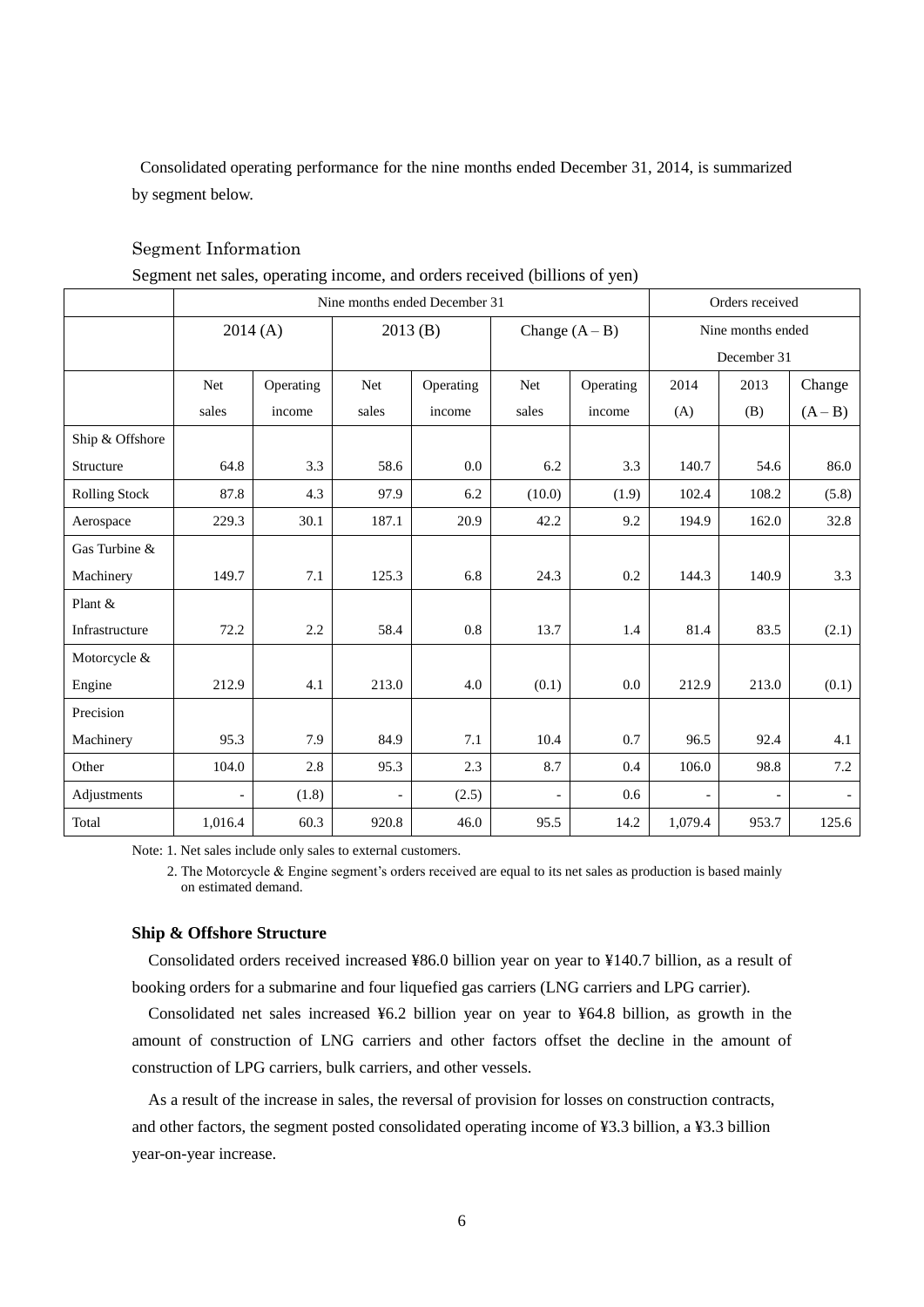#### **Rolling Stock**

Consolidated orders received declined ¥5.8 billion year on year to ¥102.4 billion, as despite receiving an order from the Singapore Land Transport Authority for subway train cars for new lines, there was an absence of large orders from North America and from within Japan such as were received in the same period of the previous fiscal year.

Consolidated net sales decreased ¥10.0 billion year on year to ¥87.8 billion, as a result of a decline in overseas sales to customers in North America and Asia.

Consolidated operating income decreased ¥1.9 billion year on year to ¥4.3 billion, attributable to a decline in sales and profit margin.

#### **Aerospace**

Consolidated orders received grew ¥32.8 billion year on year to ¥194.9 billion, due to an increase in orders from Japan's Ministry of Defense and for component parts for the Boeing 787.

Consolidated net sales increased ¥42.2 billion year on year to ¥229.3 billion, largely due to the growth in sales to Japan's Ministry of Defense and of component parts for Boeing777 and 787.

Consolidated operating income increased significantly, growing ¥9.2 billion year on year to ¥30.1 billion, due to the increase in sales as well as the booking of sales for highly-profitable projects during the three-month period ended December 31, 2014, among other factors.

#### **Gas Turbine & Machinery**

Consolidated orders received increased ¥3.3 billion year on year to ¥144.3 billion, attributable to the increase in orders for industrial gas turbines, natural gas compression modules, and other products.

Consolidated net sales grew ¥24.3 billion year on year to ¥149.7 billion, due to an increase in sales of hydraulic machinery, aircraft engine components, and other products.

Despite the increase in amortization of development costs for the aircraft engine new program, R&D costs, and other factors, the increase in sales resulted in consolidated operating income of ¥7.1 billion, a ¥0.2 billion year-on-year increase.

### **Plant & Infrastructure**

Consolidated orders received fell slightly year on year to ¥81.4 billion, despite receiving orders for boiler plant power projects and shield tunneling machines.

Consolidated net sales grew ¥13.7 billion year on year to ¥72.2 billion, attributable to the increase in overseas projects including LNG storage tank plants, and other factors.

Operating income grew ¥1.4 billion year on year to ¥2.2 billion, due to the increase in sales, among other factors.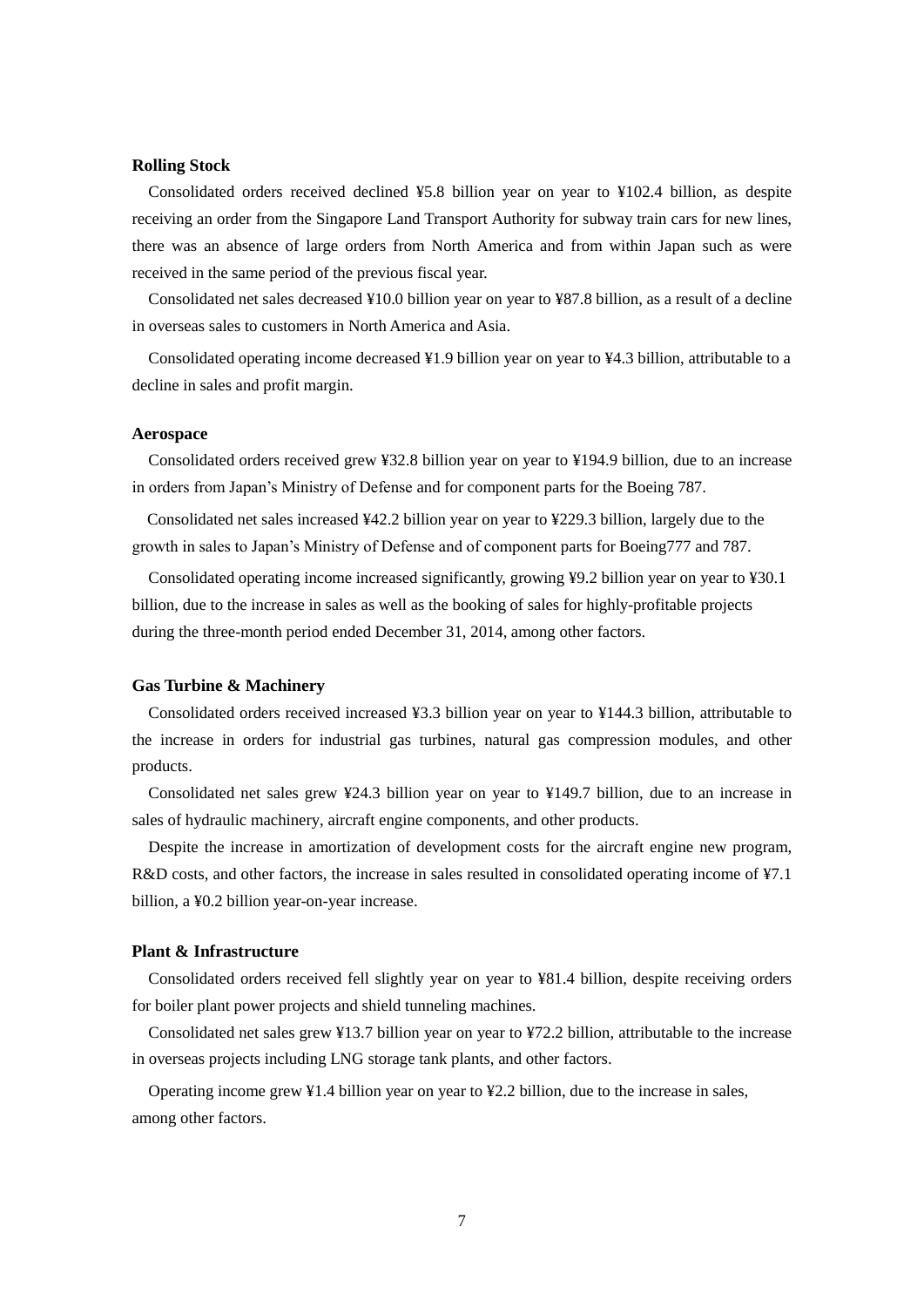#### **Motorcycle & Engine**

Consolidated net sales totaled ¥212.9 billion, which was on par with the same period of the previous fiscal year, as the increase in motorcycle sales to Indonesia and countries in Europe was negated by the decline in sales to Latin America and Thailand.

Consolidated operating income totaled ¥4.1 billion, which was roughly flat year on year, as both sales and profit margin were on par with the same period of the previous fiscal year.

#### **Precision Machinery**

Consolidated orders received grew ¥4.1 billion to ¥96.5 billion, mainly due to growth in orders for various industrial robots, particularly for the automotive industry.

Consolidated net sales increased ¥10.4 billion year on year to ¥95.3 billion, attributable to the growth in sales for industrial robots for the automotive industry, a rise in sales of hydraulic components for the construction machinery market in Japan, and other factors.

Consolidated operating income was up ¥0.7 billion year on year to ¥7.9 billion, due to the growth in sales and other factors.

#### **Other Operations**

Consolidated net sales increased by ¥8.7 billion year on year to ¥104.0 billion.

Consolidated operating income increased by ¥0.4 billion year on year to ¥2.8 billion.

#### **(2) Consolidated financial position**

At December 31, 2014, consolidated assets totaled ¥1,800.7 billion, an increase of ¥246.3 billion from March 31, 2014. The increase was attributable to a rise in trade receivables in conjunction with the posting of sales, along with inventory growth stemming from progress toward completion of construction jobs, as well as capital expenditure that added to property, plant and equipment, among other factors. Consolidated liabilities at December 31, 2014, were ¥1,376.5 billion, a ¥198.7 billion increase from March 31, 2014. The rise was largely due to the increase in commercial paper and other interest-bearing debt. At December 31, 2014, interest-bearing debt totaled ¥632.8 billion, an increase of ¥188.2 billion from March 31, 2014. At December 31, 2014, consolidated net assets totaled ¥424.2 billion, a ¥47.5 billion increase from March 31, 2014, largely attributable to the posting of quarterly net income despite the payment of dividends.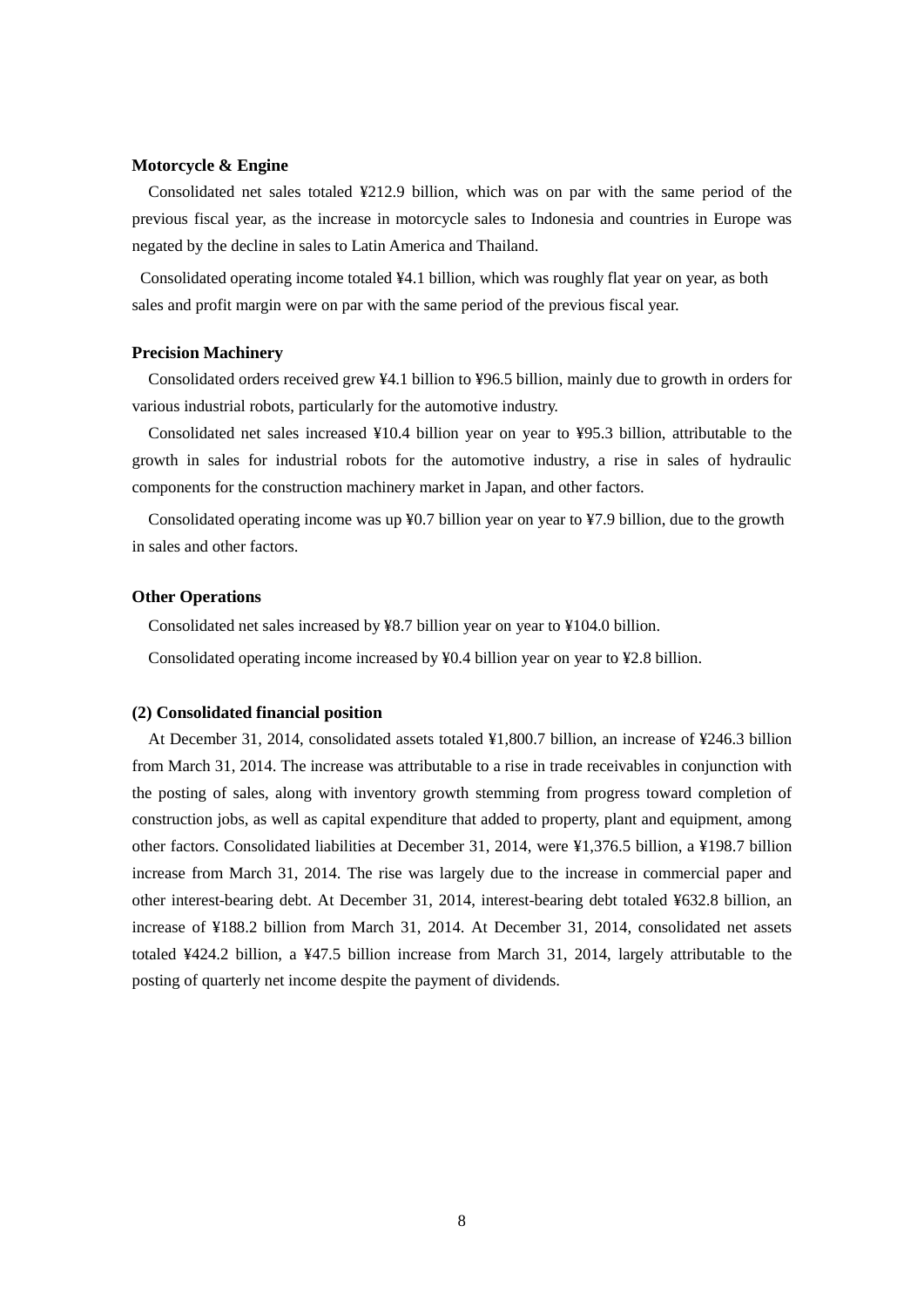#### **(3) Consolidated earnings outlook**

Despite the uncertainty surrounding economic prospects in the eurozone and the future outlook for natural resource-rich countries and emerging countries due to the sharp decline in the price of crude oil, the economic environment surrounding the Group's business remains solid. Amid this economic environment, we are forecasting consolidated net sales of ¥1,510.0 billion for the current fiscal year ending March 31, 2015, the same amount as previously announced on October 29, 2014. We expect improvements in the Ship & Offshore Structure, Aerospace, Gas Turbine & Machinery, and Motorcycle & Engine segments based on our revisions to foreign exchange rate assumptions and other factors. We are now forecasting consolidated operating income of ¥86.0 billion, a ¥9.0 billion increase versus the previous announcement, consolidated recurring profit of ¥84.0 billion (up ¥12.0 billion) and consolidated net income of ¥56.0 billion (up ¥8.0 billion)

We are forecasting consolidated orders received of ¥1,660.0 billion (up ¥20.0 billion versus the previous forecast), due to an increase in orders received in both the Ship & Offshore Structure and Aerospace segments, and other factors, despite the impact of a revision to an order we had expected to receive in the Rolling Stock segment.

The Company's earnings forecasts assume exchange rates of ¥115 to the US dollar and ¥135 to the euro. The above outlooks do not factor in the impact of tax code changes expected to occur in the future.

#### *Note regarding consolidated earnings outlook*

The above earnings outlook is based on information available at the time of preparation, and includes risks and uncertainties. We therefore discourage making investment decisions depending solely on this outlook. Actual earnings may differ materially from this outlook, due to a variety of important factors stemming from changes the external environment and/or the Company's internal environment. Important factors that impact actual operating performance include, but are not limited to, the economic situation surrounding the Company's scope of business, foreign exchange rates, in particular the yen/dollar exchange rate, tax codes and other regulatory system-related issues.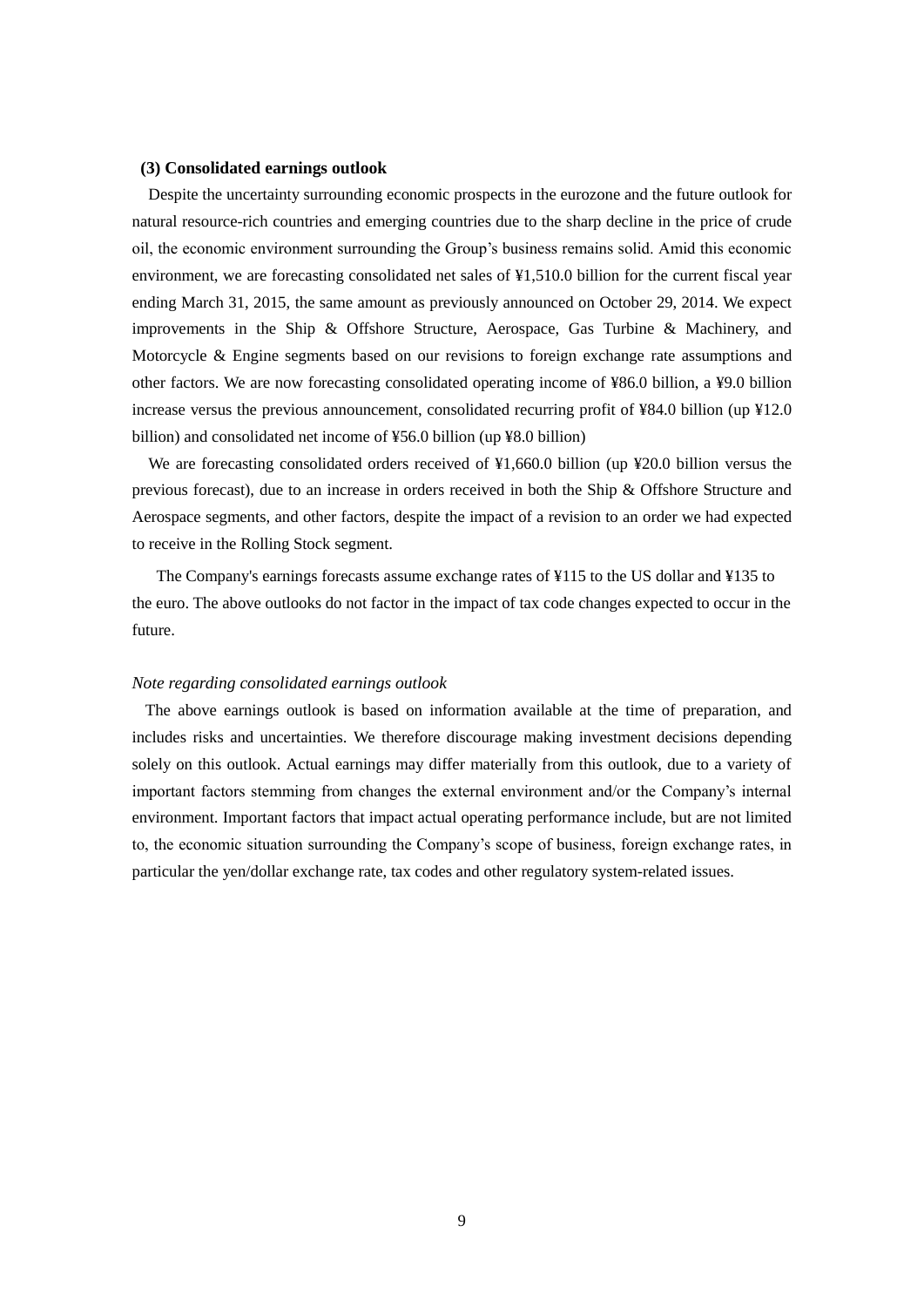### **2. Summary Information (Notes)**

### **(1) Changes affecting the status of material subsidiaries (scope of consolidation)**

Not applicable

# **(2) Accounting procedures specific to preparation of quarterly consolidated financial statements**

The Company calculates tax expense by rationally estimating its effective tax rate after application of deferred-tax accounting to pretax net income for the fiscal year, which includes the Third quarter under review, and multiplying quarterly pretax net income by the said estimated effective tax rate. If unable to use the estimated effective tax rate, the Company calculates tax expense by multiplying the statutory effective tax rate by quarterly pretax net income adjusted to reflect material differences other than temporary differences.

Income taxes are reported inclusive of income tax adjustments.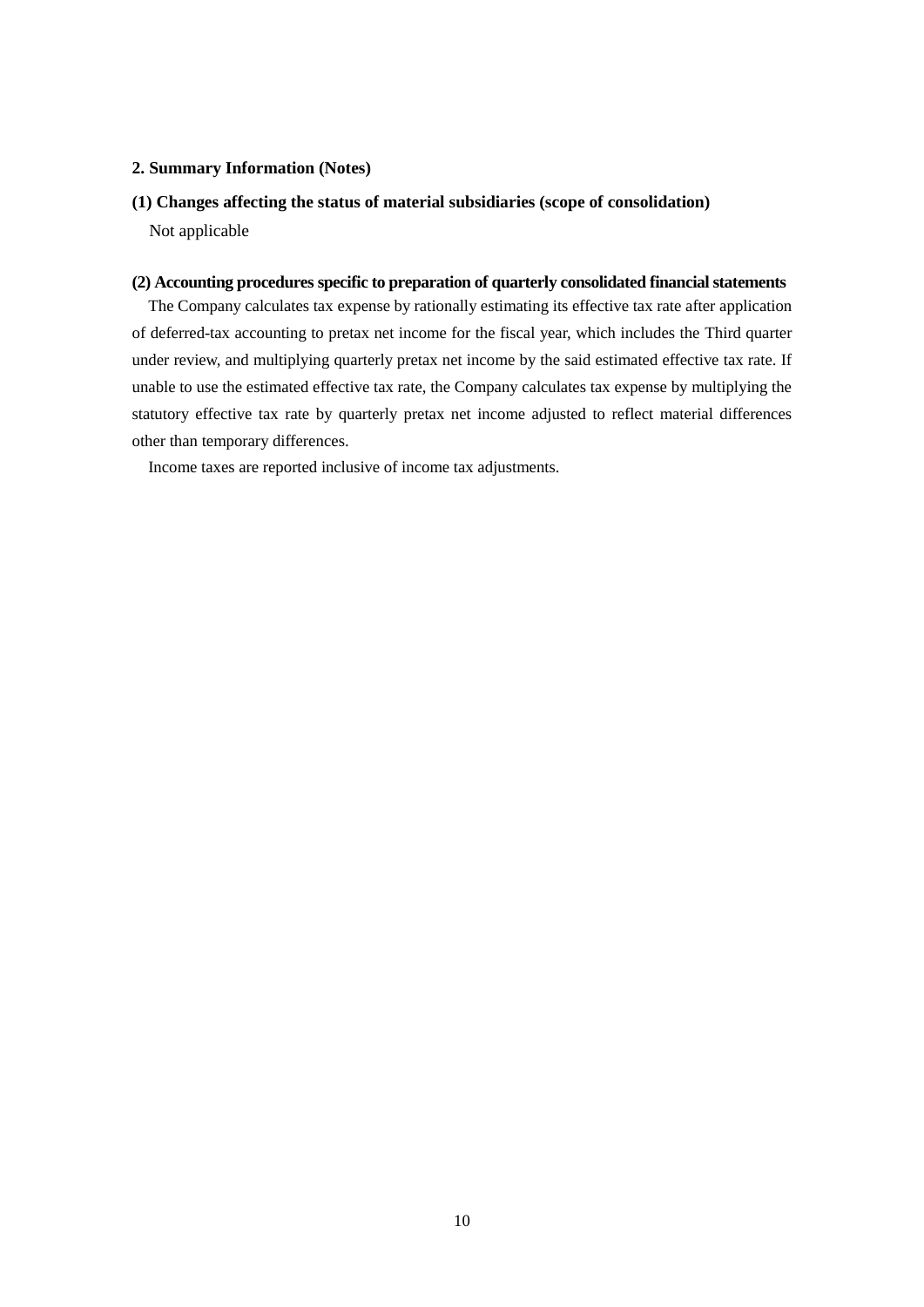# **3. Consolidated Financial Statements**

# **(1) Consolidated balance sheets**

|                                                                  | Millions of yen |                   |  |  |
|------------------------------------------------------------------|-----------------|-------------------|--|--|
|                                                                  | As of           | Nine months ended |  |  |
|                                                                  | March 31, 2014  | December 31, 2014 |  |  |
| <b>Assets</b>                                                    |                 |                   |  |  |
| Current assets                                                   |                 |                   |  |  |
| Cash on hand and in banks                                        | 47,949          | 45,585            |  |  |
| Trade receivables                                                | 415,664         | 509,040           |  |  |
| Merchandise and finished products                                | 56,673          | 74,249            |  |  |
| Work in process                                                  | 302,511         | 350,913           |  |  |
| Raw materials and supplies                                       | 98,848          | 115,763           |  |  |
| Other current assets                                             | 87,211          | 116,183           |  |  |
| Allowance for doubtful receivables                               | (3,104)         | (3,161)           |  |  |
| Total current assets                                             | 1,005,754       | 1,208,574         |  |  |
| Fixed assets                                                     |                 |                   |  |  |
| Net property, plant and equipment                                | 383,912         | 414,429           |  |  |
| Intangible assets                                                | 17,262          | 16,286            |  |  |
| Investments and other assets                                     |                 |                   |  |  |
| Other                                                            | 148,210         | 162,381           |  |  |
| Allowance for doubtful receivables                               | (710)           | (888)             |  |  |
| Total investments and other assets                               | 147,500         | 161,493           |  |  |
| Total fixed assets                                               | 548,675         | 592,209           |  |  |
| <b>Total assets</b>                                              | 1,554,430       | 1,800,783         |  |  |
| <b>Liabilities</b>                                               |                 |                   |  |  |
| <b>Current liabilities</b>                                       |                 |                   |  |  |
| Trade payables                                                   | 252,107         | 231,163           |  |  |
|                                                                  | 53,923          | 84,912            |  |  |
| Electronically recorded obligations-operating<br>Short-term debt | 190,757         | 195,236           |  |  |
| Income taxes payable                                             | 10,100          | 15,098            |  |  |
| Accrued bonuses                                                  | 22,118          | 10,785            |  |  |
| Provision for losses on construction contracts                   | 13,560          | 5,837             |  |  |
| Other provisions                                                 | 10,535          | 10,021            |  |  |
| Advances from customers                                          | 137,598         | 145,605           |  |  |
| Other                                                            | 104,714         | 280,341           |  |  |
|                                                                  | 795,415         | 979,003           |  |  |
| Total current liabilities                                        |                 |                   |  |  |
| Long-term liabilities                                            |                 |                   |  |  |
| Bonds payable                                                    | 110,000         | 110,000           |  |  |
| Long-term debt                                                   | 141,343         | 155,008           |  |  |
| Provisions                                                       | 4,064           | 2,845             |  |  |
| Net defined benefit liability                                    | 97,048          | 96,404            |  |  |
| Other                                                            | 29,871          | 33,249            |  |  |
| Total long-term liabilities                                      | 382,328         | 397,508           |  |  |
| <b>Total liabilities</b>                                         | 1,177,744       | 1,376,511         |  |  |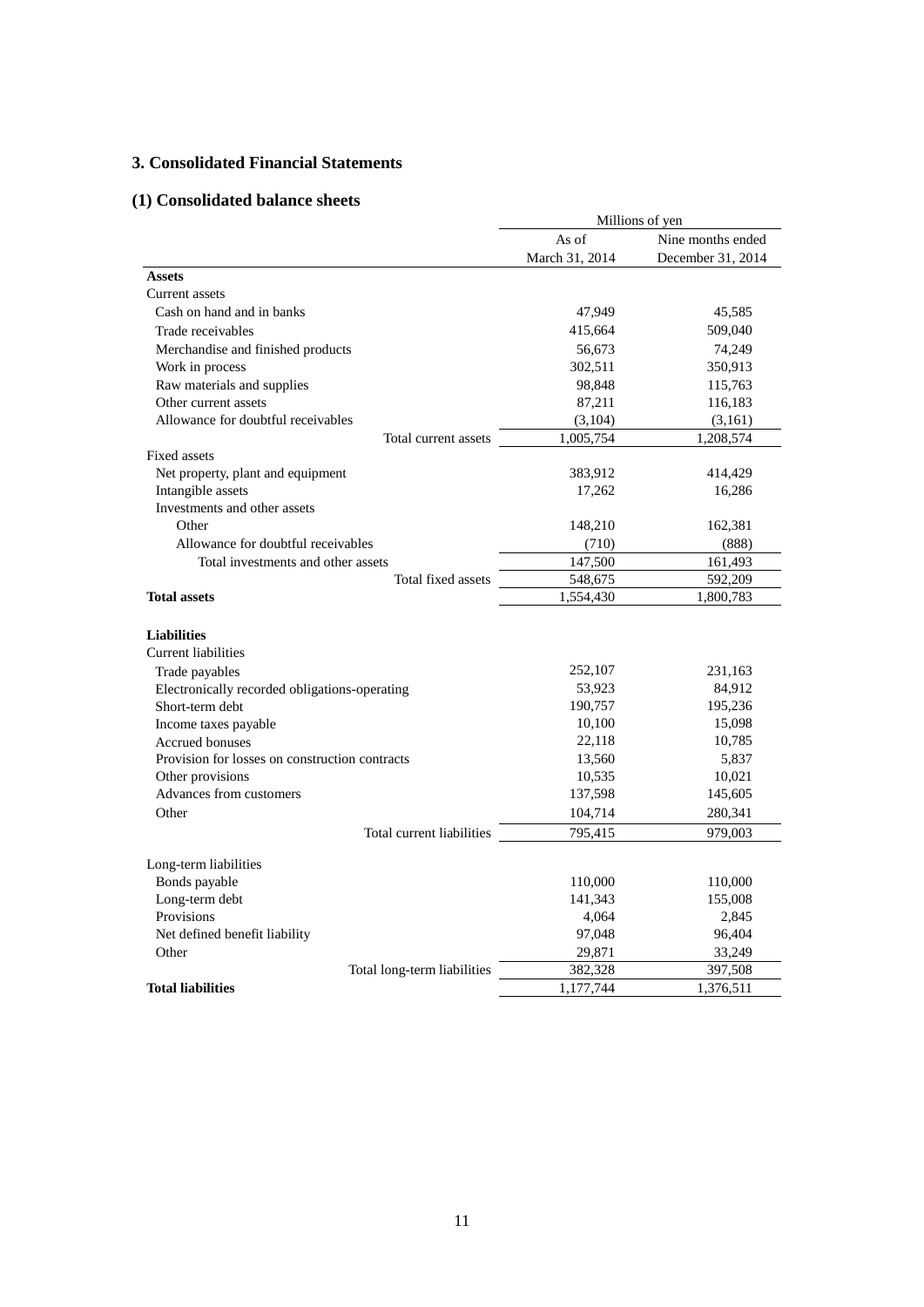| <b>Net assets</b>                              |           |           |
|------------------------------------------------|-----------|-----------|
| Shareholders' equity                           |           |           |
| Common stock                                   | 104,484   | 104,484   |
| Capital surplus                                | 54.393    | 54,393    |
| Retained earnings                              | 217,449   | 247,555   |
| Treasury stock                                 | (43)      | (58)      |
| Total shareholders' equity                     | 376,284   | 406.374   |
| Accumulated other comprehensive income         |           |           |
| Net unrealized gains on securities, net of tax | 2,652     | 3,503     |
| Deferred gains (losses) on hedges              | (3,803)   | (4,249)   |
| Foreign currency translation adjustments       | 6,416     | 19,941    |
| Remeasurements of defined benefit plans        | (18,509)  | (17, 137) |
| Total accumulated other comprehensive income   | (13,243)  | 2,058     |
| Minority interests                             | 13.645    | 15,839    |
| <b>Total net assets</b>                        | 376,686   | 424,272   |
| Total liabilities and net assets               | 1,554,430 | 1,800,783 |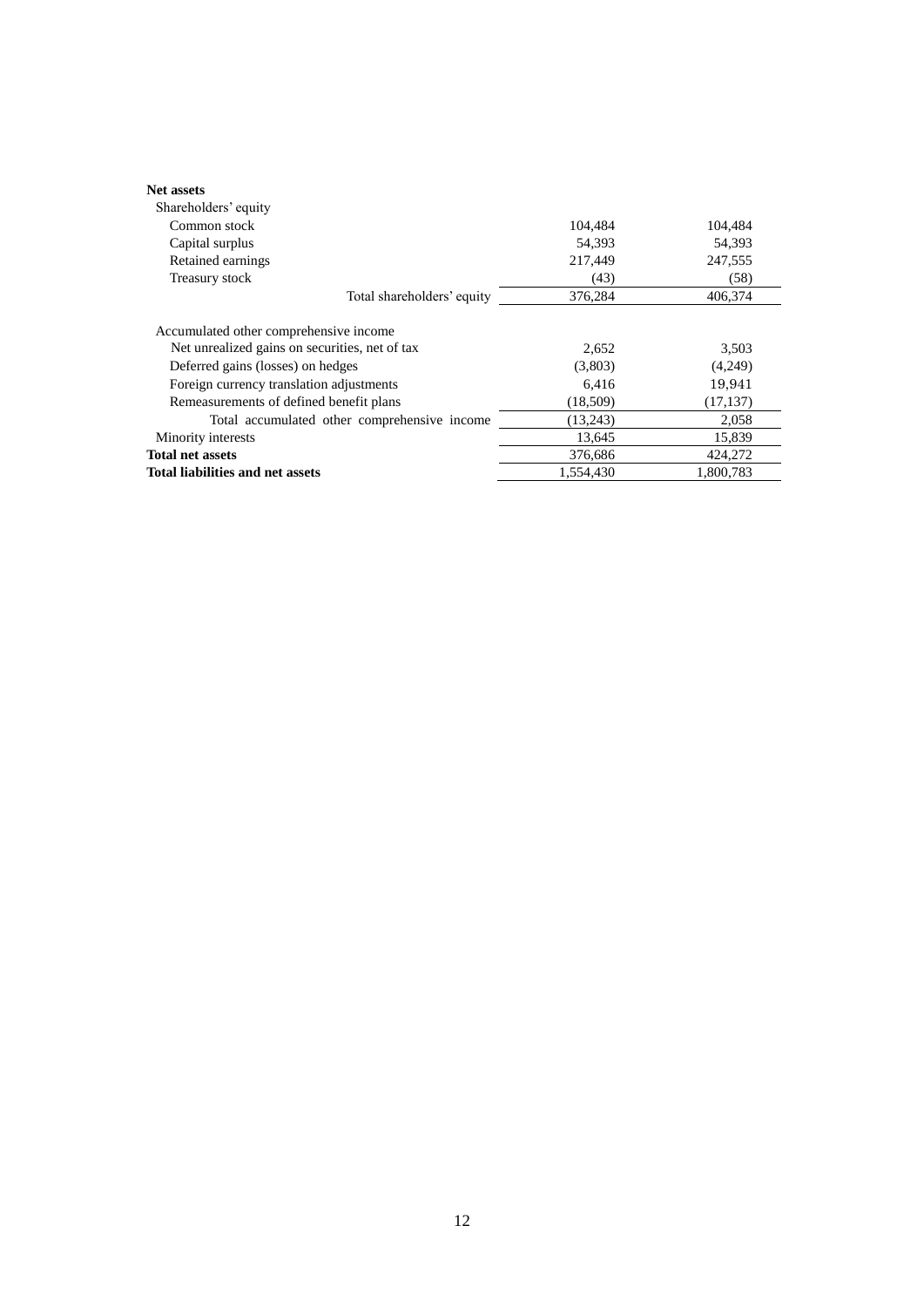# (**2) Consolidated statements of income and comprehensive income**

# **Consolidated statements of income**

| Consonuateu statements of muonie                                 | Millions of yen                        |                                        |  |
|------------------------------------------------------------------|----------------------------------------|----------------------------------------|--|
|                                                                  | Nine months ended<br>December 31, 2013 | Nine months ended<br>December 31, 2014 |  |
| Net sales                                                        | 920,852                                | 1,016,447                              |  |
| Cost of sales                                                    | 750,864                                | 827,638                                |  |
| Gross profit                                                     | 169,987                                | 188,808                                |  |
| Selling, general and administrative expenses                     |                                        |                                        |  |
| Salaries and benefits                                            | 33,910                                 | 36,322                                 |  |
| R&D expenses                                                     | 27,378                                 | 27,146                                 |  |
| Provision for doubtful accounts                                  | 73                                     | 143                                    |  |
| Other                                                            | 62,546                                 | 64,838                                 |  |
| Total selling, general and administrative expenses               | 123,908                                | 128,450                                |  |
| Operating income                                                 | 46,079                                 | 60,357                                 |  |
| Non-operating income                                             |                                        |                                        |  |
| Interest income                                                  | 688                                    | 474                                    |  |
| Dividend income                                                  | 387                                    | 305                                    |  |
| Equity in income of non-consolidated subsidiaries and affiliates | 4,039                                  | 8,199                                  |  |
| Other                                                            | 2,635                                  | 2,776                                  |  |
| Total non-operating income                                       | 7,750                                  | 11,756                                 |  |
| Non-operating expenses                                           |                                        |                                        |  |
| Interest expense                                                 | 3,011                                  | 2,872                                  |  |
| Foreign exchange loss, net                                       | 9,154                                  | 468                                    |  |
| Other                                                            | 2,934                                  | 4,000                                  |  |
| Total non-operating expenses                                     | 15,100                                 | 7,341                                  |  |
| Recurring profit                                                 | 38,729                                 | 64,772                                 |  |
| Income before income taxes and minority interests                | 38,729                                 | 64,772                                 |  |
| Income taxes                                                     | 13,657                                 | 17,798                                 |  |
| Income before minority interests                                 | 25,072                                 | 46,974                                 |  |
| Minority interests in net income of consolidated subsidiaries    | 1,779                                  | 2,045                                  |  |
| Net income (loss)                                                | 23,292                                 | 44,928                                 |  |

# **Consolidated statements of comprehensive income**

|                                                                                        | Millions of yen                        |                                        |  |
|----------------------------------------------------------------------------------------|----------------------------------------|----------------------------------------|--|
|                                                                                        | Nine months ended<br>December 31, 2013 | Nine months ended<br>December 31, 2014 |  |
| Income before minority interests                                                       | 25,072                                 | 46,974                                 |  |
| Other comprehensive income                                                             |                                        |                                        |  |
| Net unrealized gains (losses) on securities                                            | 1,368                                  | 892                                    |  |
| Deferred gains (losses) on hedges                                                      | (2,361)                                | (394)                                  |  |
| Foreign currency translation adjustments                                               | 10,921                                 | 12,926                                 |  |
| Remeasurements of defined benefit plans                                                | 449                                    | 1,174                                  |  |
| Share of other comprehensive income of associates accounted for<br>using equity method | 7,625                                  | 1,354                                  |  |
| Total other comprehensive income                                                       | 18,003                                 | 15,952                                 |  |
| Comprehensive Income attributable to:                                                  | 43,075                                 | 62,927                                 |  |
| Owners of the parent company                                                           | 40,436                                 | 60,230                                 |  |
| Minority interests                                                                     | 2,639                                  | 2,696                                  |  |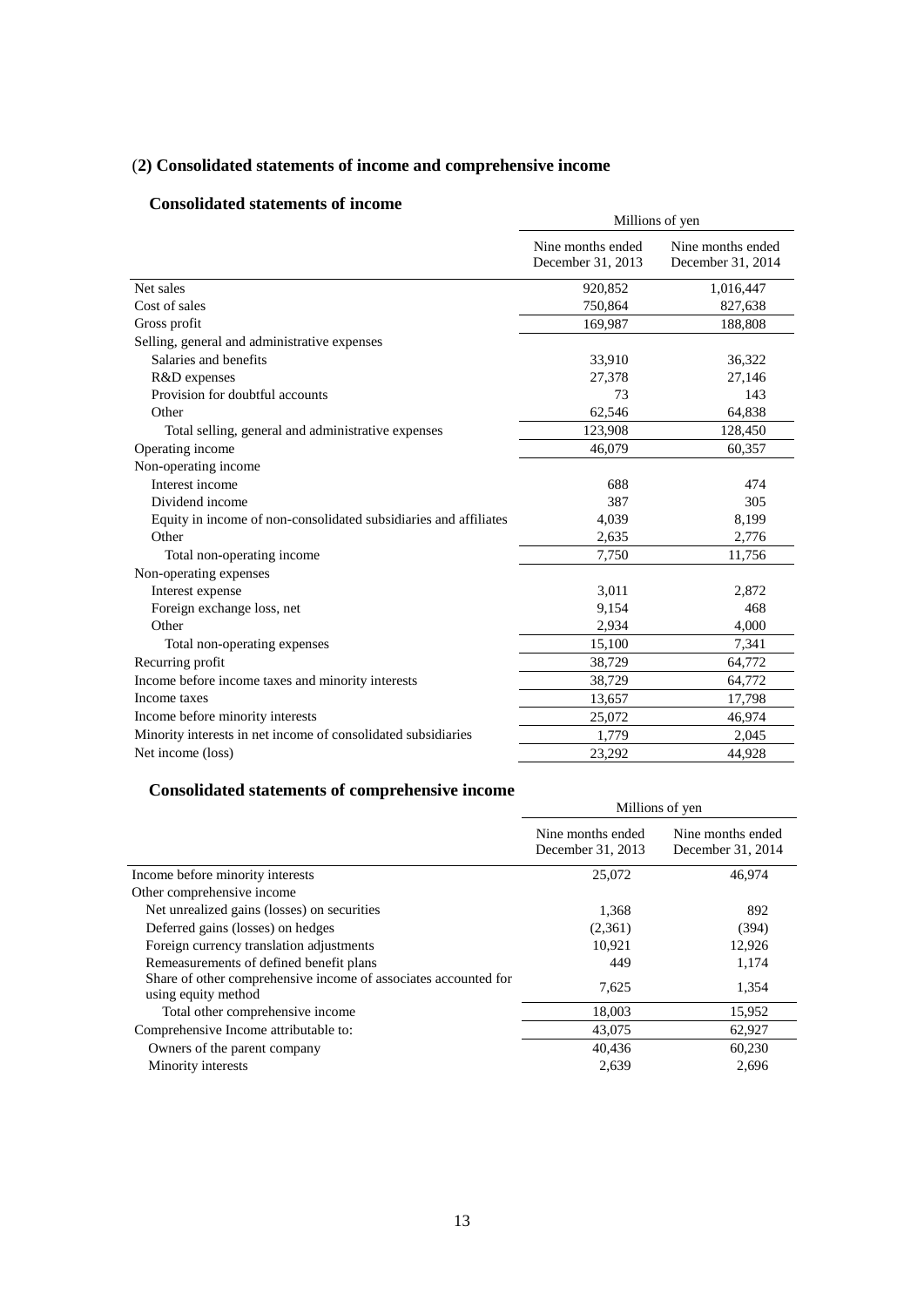### (**3) Notes on financial statements**

*Notes on the going-concern assumption* 

Not applicable

*Notes on significant changes in the amount of shareholders' equity*

Not applicable

*Segment information and others Segment information*

- 1. Nine months ended December 31, 2013 (April 1, 2013 December 31, 2013)
- (1) Sales and income (loss) by reportable segment

|                           |                |                       |             | Millions of yen                                      |
|---------------------------|----------------|-----------------------|-------------|------------------------------------------------------|
|                           | External sales | Intersegment<br>sales | Total sales | Operating<br>income $(\overrightarrow{\text{loss}})$ |
| Ship & Offshore Structure | 58,635         | 1,168                 | 59,803      | 12                                                   |
| <b>Rolling Stock</b>      | 97.956         | 3.734                 | 101,690     | 6,287                                                |
| Aerospace                 | 187,125        | 1,468                 | 188,593     | 20,935                                               |
| Gas Turbine & Machinery   | 125,368        | 12,112                | 137,481     | 6,892                                                |
| Plant & Infrastructure    | 58.494         | 10.776                | 69,270      | 859                                                  |
| Motorcycle & Engine       | 213,030        | 499                   | 213,530     | 4,038                                                |
| Precision Machinery       | 84,906         | 8.717                 | 93,623      | 7,190                                                |
| Other                     | 95,335         | 23,850                | 119,186     | 2,398                                                |
| Reportable segment total  | 920,852        | 62,328                | 983.181     | 48.614                                               |
| Adjustments*1             |                | (62, 328)             | (62, 328)   | (2,535)                                              |
| Consolidated total        | 920.852        |                       | 920.852     | 46.079                                               |

Notes: 1. Breakdown of adjustments:

|                           | Millions of yen |
|---------------------------|-----------------|
| Income                    | Amount          |
| Intersegment transactions |                 |
| Corporate expenses*       | (2,498          |
| Total                     | 2.53.           |

\*Corporate expenses mainly comprise general and administrative expenses not attributed to reportable segments.

2. Segment income adjustments are based on operating income reported on the quarterly consolidated statements of income for the corresponding period.

(2) Impairment loss on fixed assets and goodwill by reportable segment

Not applicable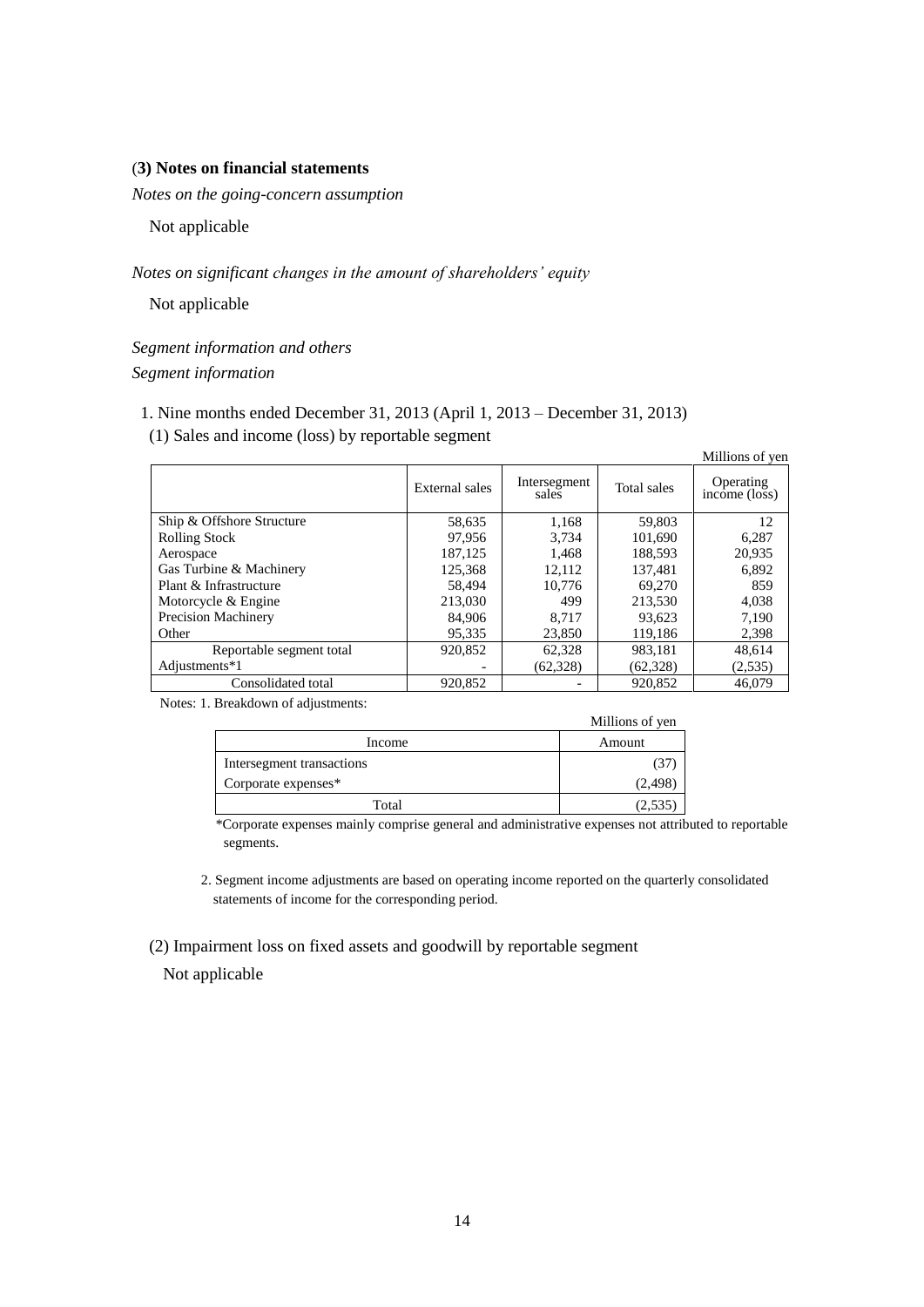# 2. Nine months ended December 31, 2014 (April 1, 2014 – December 31, 2014) (1) Sales and income (loss) by reportable segment

|                            |                |                       |             | Millions of yer            |
|----------------------------|----------------|-----------------------|-------------|----------------------------|
|                            | External sales | Intersegment<br>sales | Total sales | Operating<br>income (loss) |
| Ship & Offshore Structure  | 64,890         | 1,686                 | 66,576      | 3.347                      |
| <b>Rolling Stock</b>       | 87,884         | 3,061                 | 90.945      | 4,374                      |
| Aerospace                  | 229.364        | 1.736                 | 231.101     | 30,173                     |
| Gas Turbine & Machinery    | 149.734        | 9,861                 | 159.595     | 7,113                      |
| Plant & Infrastructure     | 72.248         | 14.475                | 86.723      | 2,285                      |
| Motorcycle & Engine        | 212.925        | 522                   | 213,448     | 4,134                      |
| <b>Precision Machinery</b> | 95.314         | 10,183                | 105,497     | 7.951                      |
| Other                      | 104,086        | 26,140                | 130,226     | 2,834                      |
| Reportable segment total   | 1.016.447      | 67,667                | 1,084,114   | 62,215                     |
| Adjustments*1              | -              | (67, 667)             | (67, 667)   | (1,858)                    |
| Consolidated total         | 1,016,447      |                       | 1.016.447   | 60,357                     |

Notes: 1. Breakdown of adjustments:

|                           | Millions of yen |
|---------------------------|-----------------|
| Income                    | Amount          |
| Intersegment transactions | (600            |
| Corporate expenses*       | (1,258)         |
| Total                     | (1,858          |

\* Corporate expenses mainly comprise general and administrative expenses not attributed to reportable segments.

- 2. Segment income adjustments are based on operating income reported on the quarterly consolidated statements of income for the corresponding period.
- (2) Impairment loss on fixed assets and goodwill by reportable segment

Not applicable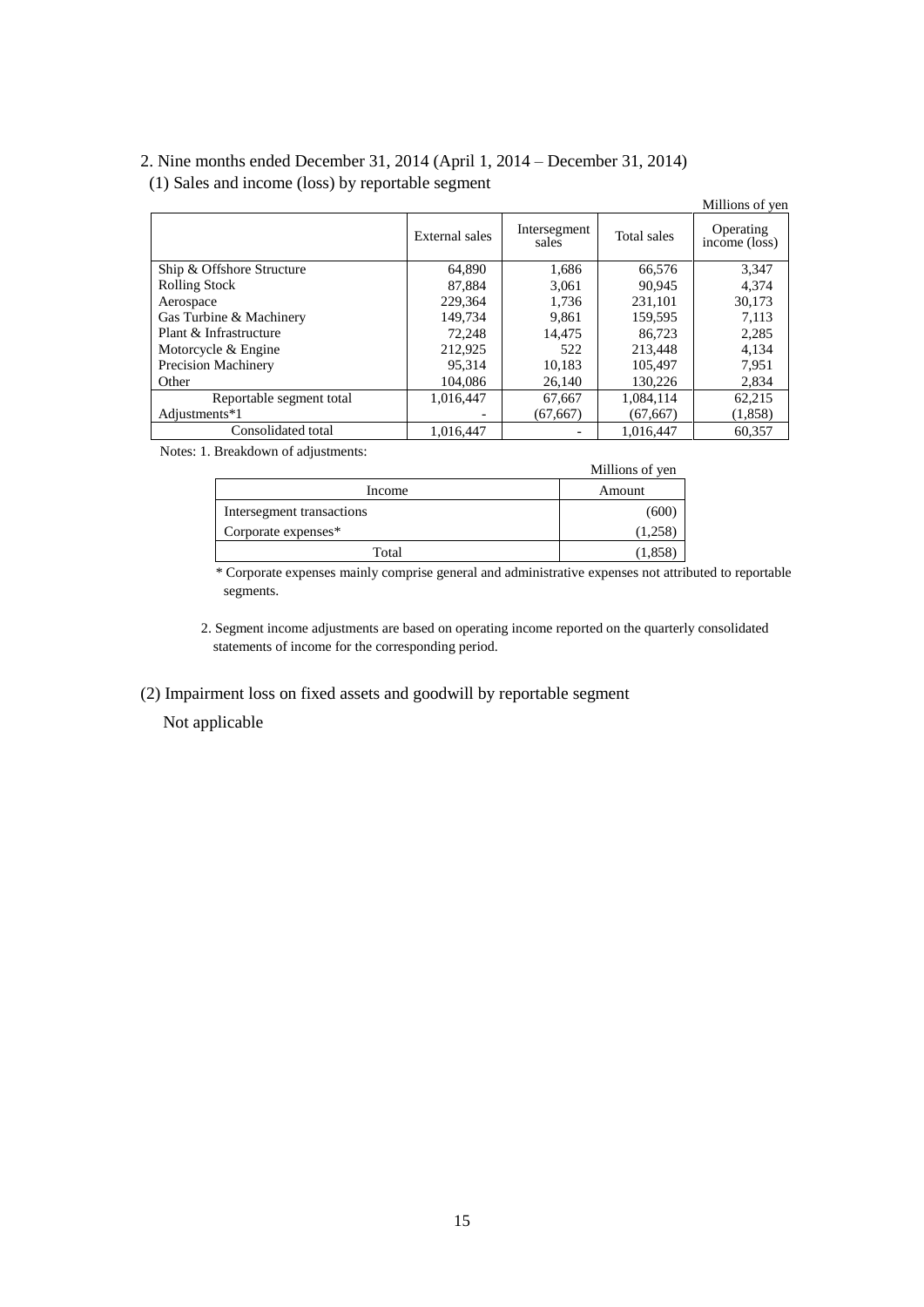# **4. Supplementary information**

# **(1) Consolidated cash flow statements (condensed)**

|                                            | Millions of yen                        |                                        |  |
|--------------------------------------------|----------------------------------------|----------------------------------------|--|
|                                            | Nine months ended<br>December 31, 2013 | Nine months ended<br>December 31, 2014 |  |
| Cash flow from operating activities        | (82,941)                               | (110, 348)                             |  |
| Cash flow from investing activities        | (62, 728)                              | (52, 480)                              |  |
| Cash flow from financing activities        | 141,841                                | 161,068                                |  |
| Cash and cash equivalents at end of period | 31,126                                 | 41,468                                 |  |

# **(2) Orders and sales (consolidated)**

#### **Orders received**

|                            | Nine months ended<br>December 31, 2013 |            | Nine months ended<br>December 31, 2014 |            | Year ended March 31,<br>2014 |            |
|----------------------------|----------------------------------------|------------|----------------------------------------|------------|------------------------------|------------|
|                            | million yen                            | % of total | million yen                            | % of total | million yen                  | % of total |
| Ship & Offshore Structure  | 54,683                                 | 5.7        | 140,773                                | 13.0       | 117,872                      | 8.0        |
| <b>Rolling Stock</b>       | 108.259                                | 11.3       | 102.457                                | 9.4        | 133,049                      | 9.1        |
| Aerospace                  | 162,052                                | 16.9       | 194.939                                | 18.0       | 286,383                      | 19.6       |
| Gas Turbine & Machinery    | 140,990                                | 14.7       | 144.318                                | 13.3       | 222,013                      | 15.2       |
| Plant & Infrastructure     | 83,573                                 | 8.7        | 81,465                                 | 7.5        | 103.912                      | 7.1        |
| Motorcycle & Engine        | 213,030                                | 22.3       | 212,925                                | 19.7       | 322,248                      | 22.1       |
| <b>Precision Machinery</b> | 92,401                                 | 9.6        | 96.519                                 | 8.9        | 127,297                      | 8.7        |
| Other                      | 98,807                                 | 10.3       | 106,052                                | 9.8        | 142.684                      | 9.8        |
| Total                      | 953.798                                | 100.0      | 1.079.453                              | 100.0      | 1,455,462                    | 100.0      |

Note: The Motorcycle & Engine segment's orders received are equal to its net sales as production is based mainly on estimated demand.

#### **Net sales**

|                           | Nine months ended<br>December 31, 2013 |            | December 31, 2014 | Nine months ended | Year ended March 31.<br>2014 |            |
|---------------------------|----------------------------------------|------------|-------------------|-------------------|------------------------------|------------|
|                           | million yen                            | % of total | million yen       | % of total        | million yen                  | % of total |
| Ship & Offshore Structure | 58,635                                 | 6.3        | 64,890            | 6.3               | 80,863                       | 5.8        |
| <b>Rolling Stock</b>      | 97,956                                 | 10.6       | 87,884            | 8.6               | 147.951                      | 10.6       |
| Aerospace                 | 187,125                                | 20.3       | 229,364           | 22.5              | 280,737                      | 20.2       |
| Gas Turbine & Machinery   | 125,368                                | 13.6       | 149,734           | 14.7              | 189,241                      | 13.6       |
| Plant & Infrastructure    | 58.494                                 | 6.3        | 72,248            | 7.1               | 103.898                      | 7.4        |
| Motorcycle & Engine       | 213,030                                | 23.1       | 212,925           | 20.9              | 322,248                      | 23.2       |
| Precision Machinery       | 84,906                                 | 9.2        | 95.314            | 9.3               | 123,276                      | 8.8        |
| Other                     | 95,335                                 | 10.3       | 104,086           | 10.2              | 137,264                      | 9.9        |
| Total                     | 920,852                                | 100.0      | 1.016.447         | 100.0             | 1.385.482                    | 100.0      |

# **Order backlog**

|                            | 2014        | Year ended March 31,     | December 31, 2014 | Nine months ended | Nine months ended<br>December 31, 2013 |            |
|----------------------------|-------------|--------------------------|-------------------|-------------------|----------------------------------------|------------|
|                            | million yen | % of total               | million yen       | % of total        | million yen                            | % of total |
| Ship & Offshore Structure  | 161.134     | 10.7                     | 251.730           | 15.3              | 120,876                                | 8.2        |
| <b>Rolling Stock</b>       | 364,654     | 24.3                     | 411.147           | 25.0              | 397,180                                | 27.2       |
| Aerospace                  | 450,581     | 30.0                     | 421,862           | 25.7              | 419,064                                | 28.7       |
| Gas Turbine & Machinery    | 295,100     | 19.6                     | 313,075           | 19.0              | 266.664                                | 18.2       |
| Plant & Infrastructure     | 170.737     | 11.3                     | 182,082           | 11.0              | 195,667                                | 13.4       |
| Motorcycle & Engine        |             | $\overline{\phantom{a}}$ |                   |                   |                                        |            |
| <b>Precision Machinery</b> | 25,821      | 1.7                      | 27,027            | 1.6               | 29.295                                 | 2.0        |
| Other                      | 32.234      | 2.1                      | 34,199            | 2.0               | 30,281                                 | 2.0        |
| Total                      | 1.500.264   | 100.0                    | 1,641,124         | 100.0             | 1,459,029                              | 100.0      |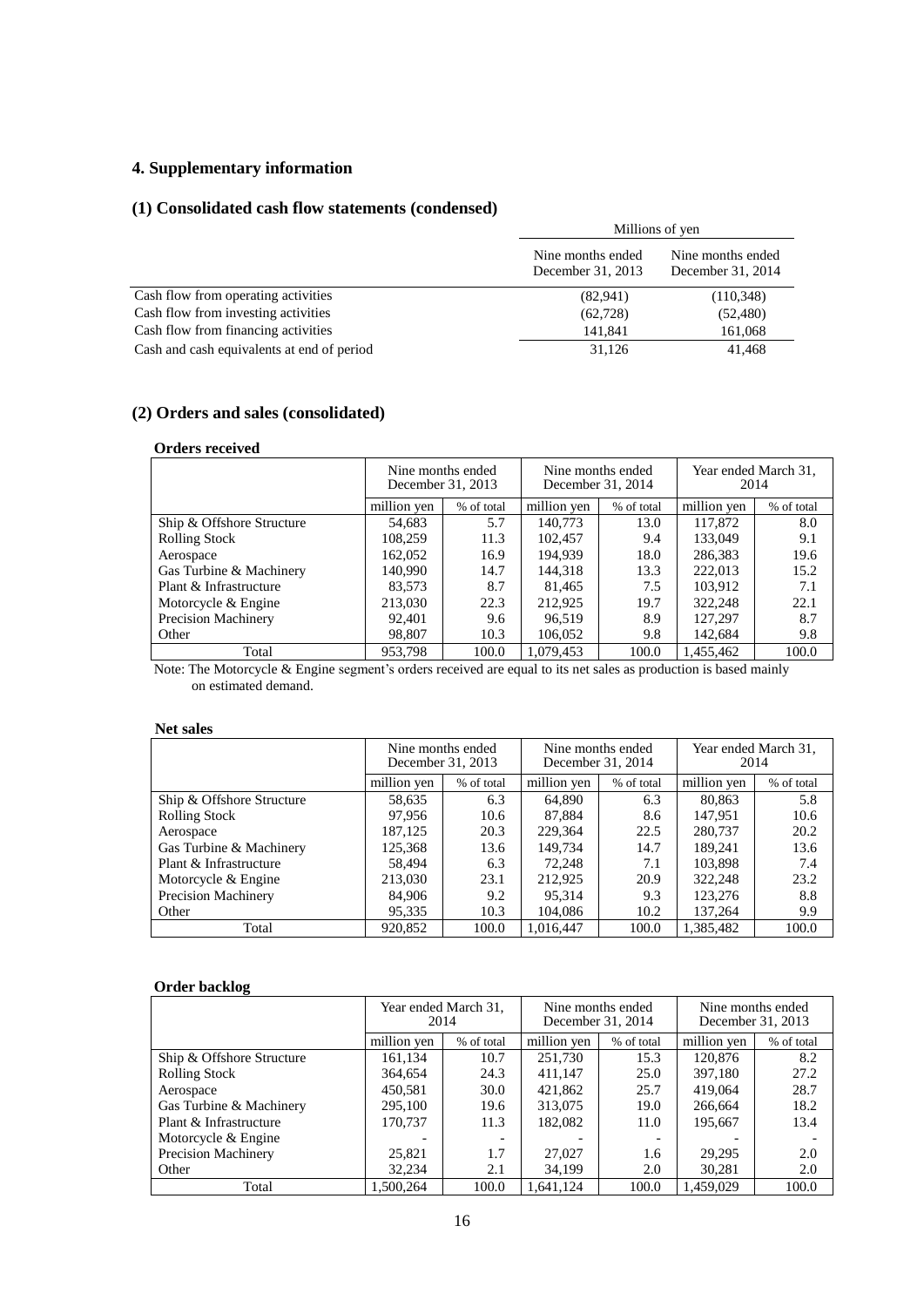# **(3) Net sales by geographic area (consolidated)**

# **Nine months ended December 31, 2013 (April 1, 2013 – December 31, 2013)**

|                      |         | Millions of yen |
|----------------------|---------|-----------------|
| Japan                | 405,697 | 44.0%           |
| <b>United States</b> | 209,367 | 22.7%           |
| Europe               | 62,130  | 6.7%            |
| Asia                 | 162,530 | 17.6%           |
| Other areas          | 81,125  | 8.8%            |
| Total                | 920,852 | 100.0%          |

### **Nine months ended December 31, 2014 (April 1, 2014 – December 31, 2014)**

|                      |           | Millions of yen |
|----------------------|-----------|-----------------|
| Japan                | 430,930   | 42.3%           |
| <b>United States</b> | 246,440   | 24.2%           |
| Europe               | 74,730    | 7.3%            |
| Asia                 | 171,983   | 16.9%           |
| Other areas          | 92,361    | 9.0%            |
| Total                | 1,016,447 | 100.0%          |

# **(4) Supplementary information on earnings forecasts for the fiscal year ending March 31, 2015**

# **1) Consolidated earnings outlook**

|                     |                                                          |                      |                          | Billions of yen |
|---------------------|----------------------------------------------------------|----------------------|--------------------------|-----------------|
|                     | Outlook for the year ending March 31, 2015 (fiscal 2014) | Fiscal 2013 (ended   |                          |                 |
|                     | Revised forecast                                         | Forecast issued      | Change                   | March 31, 2014) |
|                     | (A)                                                      | October 29, 2014 (B) | $(A - B)$                | (actual)        |
| Net sales           | 1,510.0                                                  | 1.510.0              | $\overline{\phantom{a}}$ | 1,385.4         |
| Operating income    | 86.0                                                     | 77.0                 | 9.0                      | 72.3            |
| Recurring profit    | 84.0                                                     | 72.0                 | 12.0                     | 60.6            |
| Net income          | 56.0                                                     | 48.0                 | 8.0                      | 38.6            |
| Orders received     | 1,660.0                                                  | 1.640.0              | 20.0                     | 1,455.4         |
| Before-tax ROIC (%) | 10.0%                                                    | 9.3%                 | 0.7%                     | 8.1%            |

Notes: 1. Outlook's assumed foreign exchange rates: ¥115 = US\$1, ¥135= 1 euro

2. Before-tax ROIC = (income before income taxes + interest expense) / invested capital.